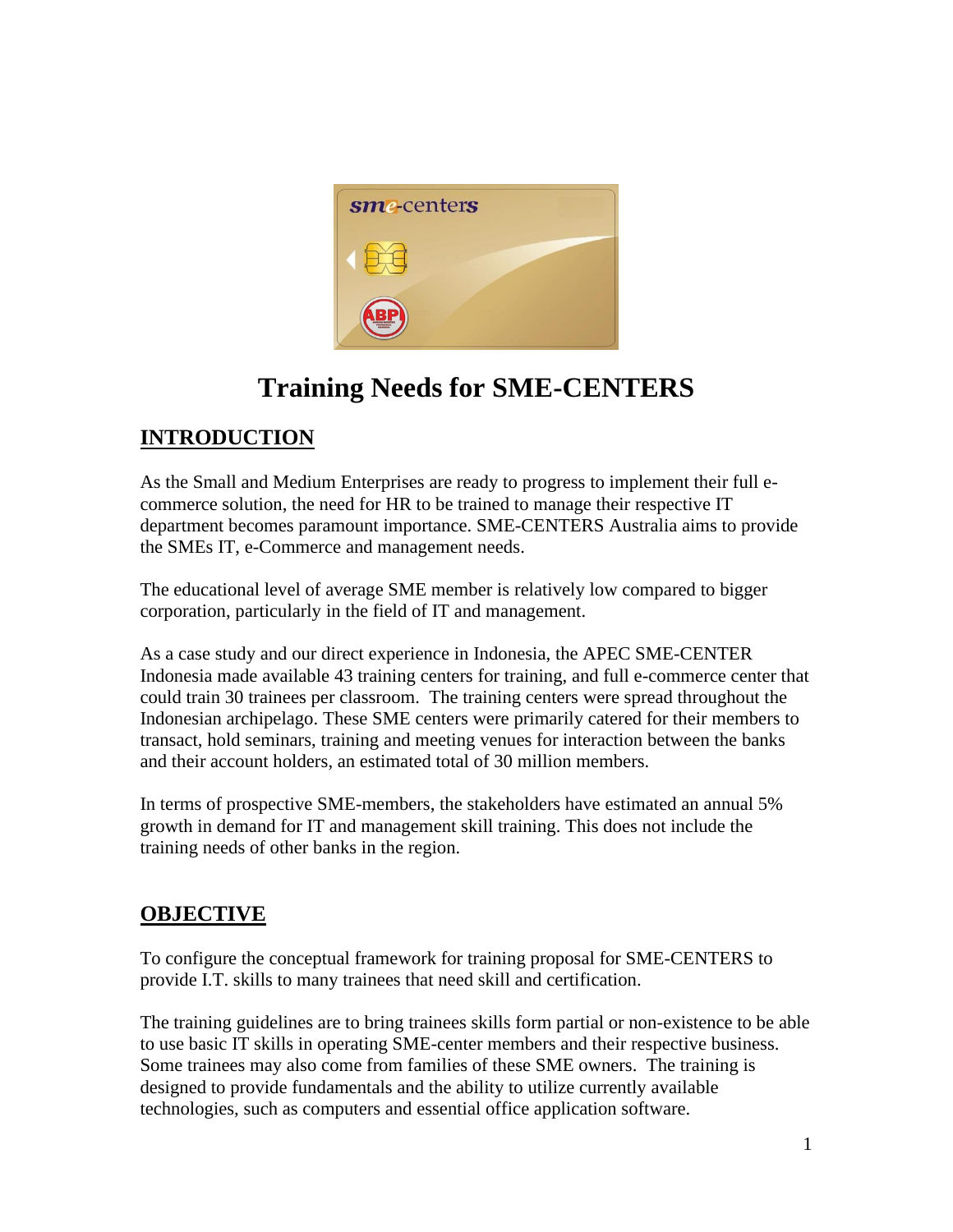Based on these needs, IT and management training, with manuals, software and hardware are required to meet these particular needs.

Furthermore, if these trainees (particularly families of the SME owners) wish to further their studies abroad, for example, in Australia, there must be a continuing process in terms of previously acquired qualifications in their home countries.

## **FACILITIES AVAILABLE**

Currently, due to COVID 19, SME-CENTERS Australia, are conducting virtual training via ZOOM. This training can be provided in virtual environment.

# **COURSES and TRAINING SUPPORT STRUCTURE**

## **Administration and management of Training Centers**

This is a hierarchical model aimed at providing a greater expansion of many training centers and Certification centers; who, would like to strive in their capacity to provide more training with quality of student objectives.

The centers will be categorized into four levels of either delivering or management and support of other training centers.

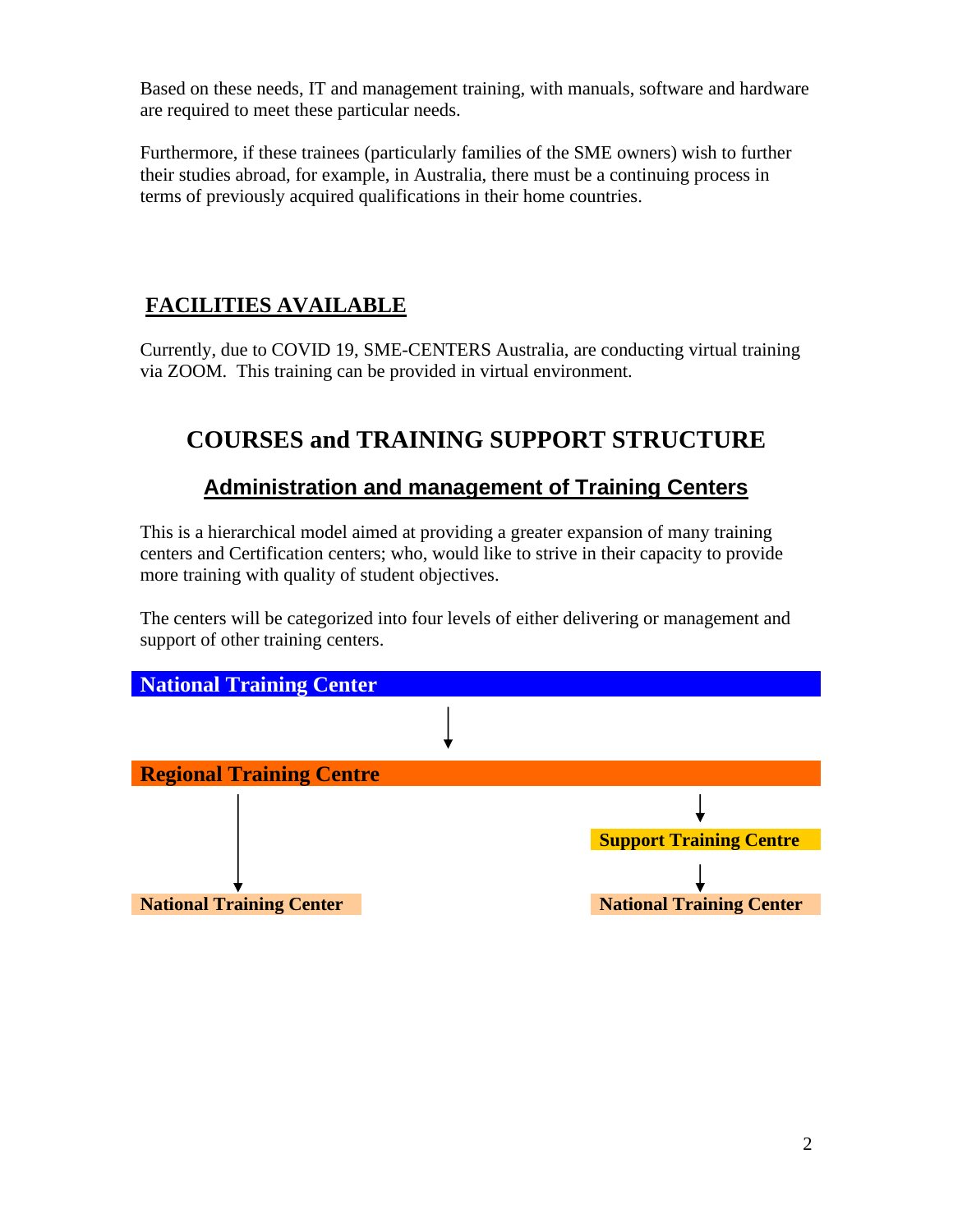## **National Training Center**



A national center has the duty to provide support and distribution of information/training materials to Regional, Support and local training center's that have selected them as the guides they would like to use. SME-CENTERS Australia will provide stock of training material ready to be use by their members and will update course information, by either information leaflets or retraining instructors. They will be the central point for resolving disputes with overseen centers and will audit center for proper conduct of delivery and professionalism.

They are to have the following type of staff on board to: Appointed administrator, 2 qualified instructors, Online support person must be constantly made available.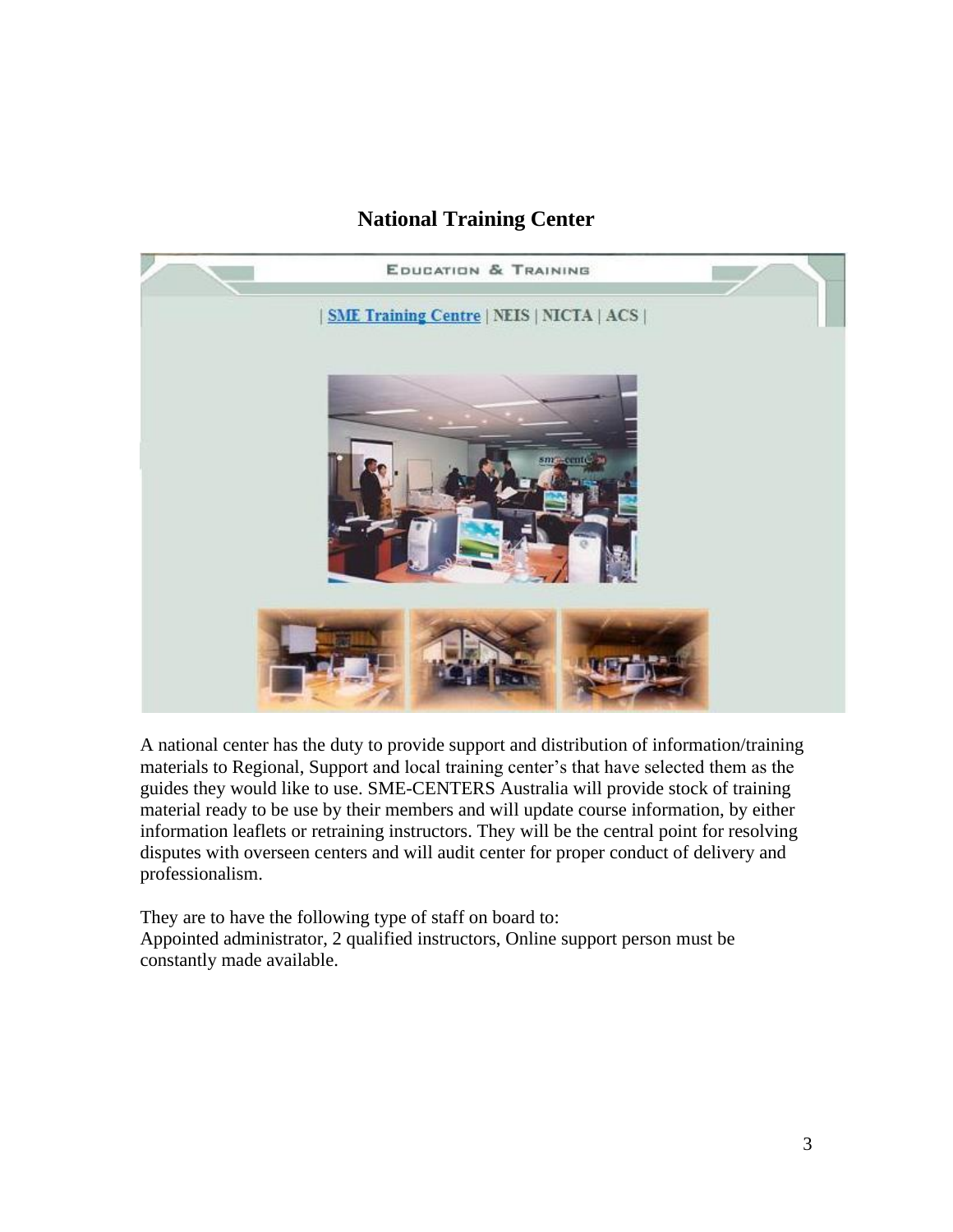## **Regional Training Centre**



A regional center oversees, up to 8 local training centers and also oversees multiple support centers. This center will collect data and provide direct reporting to the national center.

They are to have the following type of staff on board to: 2 Qualified instructors

### **Support Training Centre**

A support center is the first step up for a local training center and it can manage and support 8 other local training centers but will report to a regional center. They are to have the following type of staff on board to: 2 Qualified instructors

## **Local Training Centre**

These centers can deliver the appropriate training that their instructor is qualified to deliver and shown competence in representing the organization. They are to have the following type of staff on board to: Qualified instructors.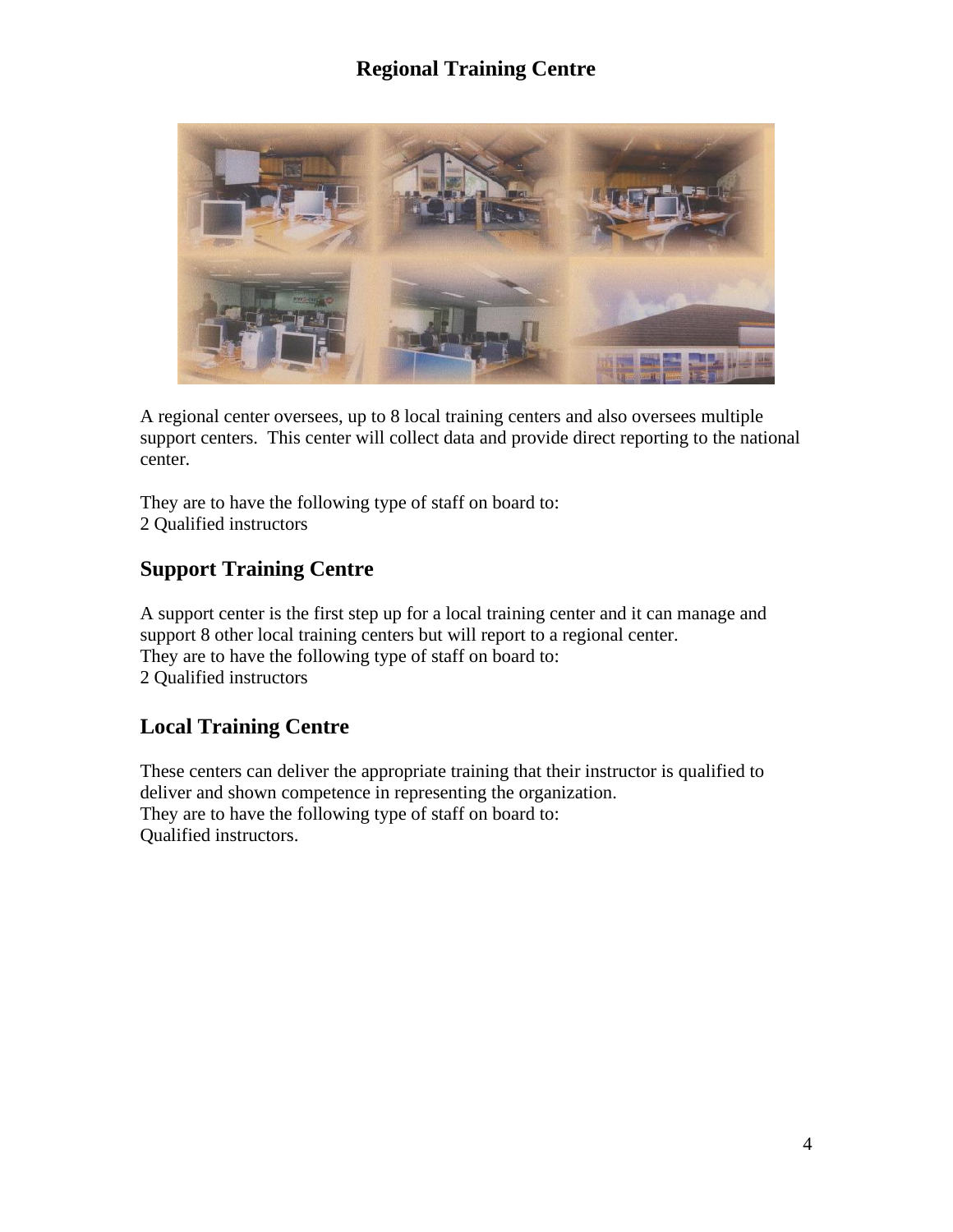# **SME Cluster Development**

The internationalization of small and medium enterprises (SMEs) is attracting growing interest as it is considered as important means of enhancing their long-term survival, profitability and growth. Furthermore, at country level, increasing exports is considered to have positive effects on economic growth and employment levels.

Currently, SMEs in Bangladesh, Cambodia, Indonesia, Malaysia, Laos, Myanmar, Sri Lanka, Thailand and Vietnam face many constraints to compete effectively in global markets since they often lack the necessary knowledge to meet foreign standard and regulatory requirements or lack capacity in controlling a supply chain.

One of the effective ways of addressing these problems is through the SME cluster development and export consortia. Export consortia are voluntary groupings of enterprises, usually in the same or similar business or subsector, with the objective of improving the export readiness and increasing the export volumes. It is urgent and critical for the developing countries to facilitate SME consortia jointly to bid, produce and market, through promoting clusters and networks to improve SME participation in Global Value Chains and of course, we sincerely hope through APEC SME- G15 Initiatives.

To increase understanding of SMEs and their significance in the context national development, in general and personal achievement and economic survival in particular.

To conceive the need and importance of SME clusters and export consortia in the context of SME development and promotion;

To facilitate formation of SME clusters and export consortia in the GMS countries;

To promote SME cluster linkages and support their integration to regional and global value chains.

### **MODULES**

#### **Module1: Regional SME and Challenges of 2020-2030**

This module lays the foundation for understanding SMEs in the context of SME CENTERS Australia framework and its implication that includes challenges as well as opportunities.

Module2: Understanding SME Cluster, its Dynamic Participation and Networking

This module presents the concept and principals of SME cluster and export consortia in enhancing the development of SMEs in the APEC SME-CENTER G-15 countries.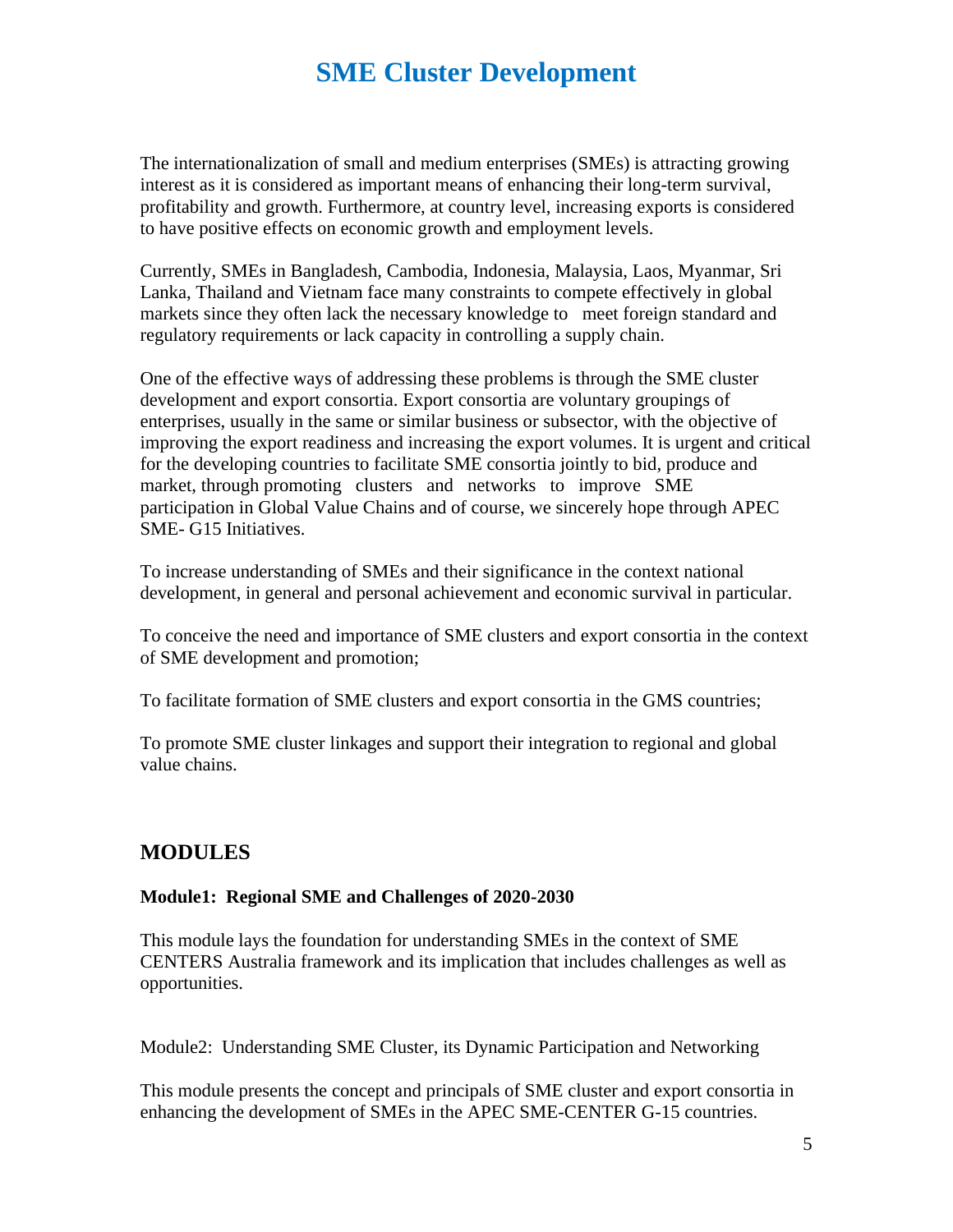#### **Module3: SME Cluster Development Plan**

This module presents the key elements for preparing SME cluster development plan and the process in formulating

SME cluster development plan. We have successfully conducted feasibility studies on the fields, particularly in Indonesian and now in Papua New Guinea.

Module4: Managing SME Cluster competitiveness and Promoting Export Consortia

This module equips participants with strategies and methods in managing cluster competitiveness.

## **EXPECTED OUTCOMES**

As the result of the training, participants will be able to:

- Increase understanding on the significance of SME clusters development and the need to response to APEC G-15 framework through SME clusters and export network;
- Conduct cluster diagnosis of key products, business development service provisions for SME promotion;
- Formulate SME cluster development plan in developing SME clusters in their respective country;
- Establish effective strategies in managing clusters for integration into the regional and global value chains.

# **PARTICIPANTS**

- $\checkmark$  SME entrepreneurs, exporters engaged in regional/international trade;
- $\checkmark$  Senior officials of government departments or of public institutions responsible for enterprise and private sector development;
- $\checkmark$  Members of SME CENTERS Global, Chamber of Commerce, Department of Foreign Affairs and Trade who must have an active invested interest in cluster development sector to help develop the economy and welfare of its people;
- $\checkmark$  Managers and senior staff of SME promotion and development support organizations or business or financial service providers.

### METHODOLOGIES